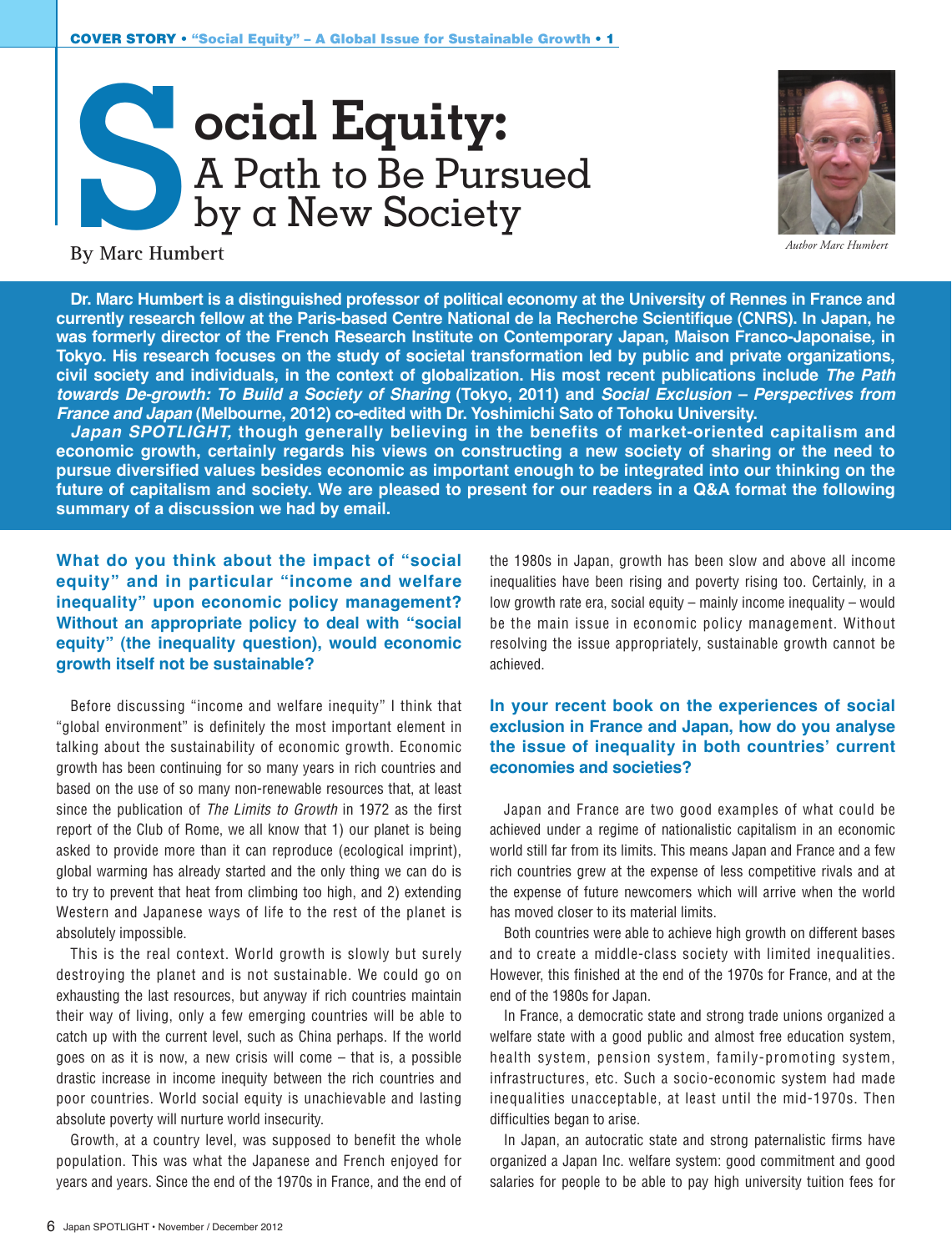children, health insurance and pension schemes beyond state programs, very good infrastructures, etc. Such systems continued at least until the mid-1980s, and then difficulties arose.

In both countries, wages have stopped rising, unemployment and above all precarity have increased, homeless people have appeared, and inequalities have grown. Excessively high incomes for top executives are not as common in Japan as in France, but relative poverty has spread more widely in Japan. Graduate students have difficulty finding a job in France, and this is now happening in Japan as well. The *Table* shows that the proportion of poorly paid employees or degraded working conditions has reached a high level, in particular among the youth in France. *Chart 1* shows that in Japan, whereas the number of regular workers has been declining among young people, the number of non-regular workers has been increasing, and even the number of unemployed (excluding students) has been slightly increasing. *Chart 2* shows those non-regular workers in Japan are paid much less than regular workers. This is how our recently published book on "Social Exclusion in France and Japan" shows that in both countries income inequality has been expanding recently, in particular among young people.

Both systems, as in almost all other rich countries, are not able to work without growth. However, there is no growth anywhere in these countries and no possibility of growth in the future. To target growth is to dream and not to be realistic. All measures that are taken to create more growth are under the imperative of more competitiveness, and that means lower wages or fewer workers. Thus even if some growth is achievable, it would be by winning over other countries, and it would come with more inequalities at home.

### **TABLE** Proportion of employees & manual workers subject to each type of constraint according to age

| <b>Type of constraint</b>                          | <b>Manual workers &amp; employees</b> |                        |       |
|----------------------------------------------------|---------------------------------------|------------------------|-------|
|                                                    | $15 - 19$<br>year-olds                | $20 - 24$<br>year-olds | All   |
| % of employees poorly paid                         | $90.0\%$                              | 54.0%                  | 35.5% |
| % of employees with<br>degraded working conditions | 31.5%                                 | 30.5%                  | 27.5% |
| % of insecure employees                            | 56.0%                                 | 53.0%                  | 33.0% |
| % of employees having<br>few resources             | 12.0%                                 | 15.0%                  | 22.0% |

*Note: Example. 90% of 15-19 year-old employees are among the 25% least well-paid employees. This is also the case for 35.5% of (all) employees and manual workers.*

*Source: Enquête conditions de la travail 2005 Field: Manual workers and employees*

# **CHART 1** Change in the number of young people **(aged 15-34)**



*Source: Ministry of Internal Affairs & Communications, Labour Force Survey*

#### **CHART 2**

## **Distribution of annual income (age total)**



*Source: Ministry of Health, Labour & Welfare, 2008 White Paper*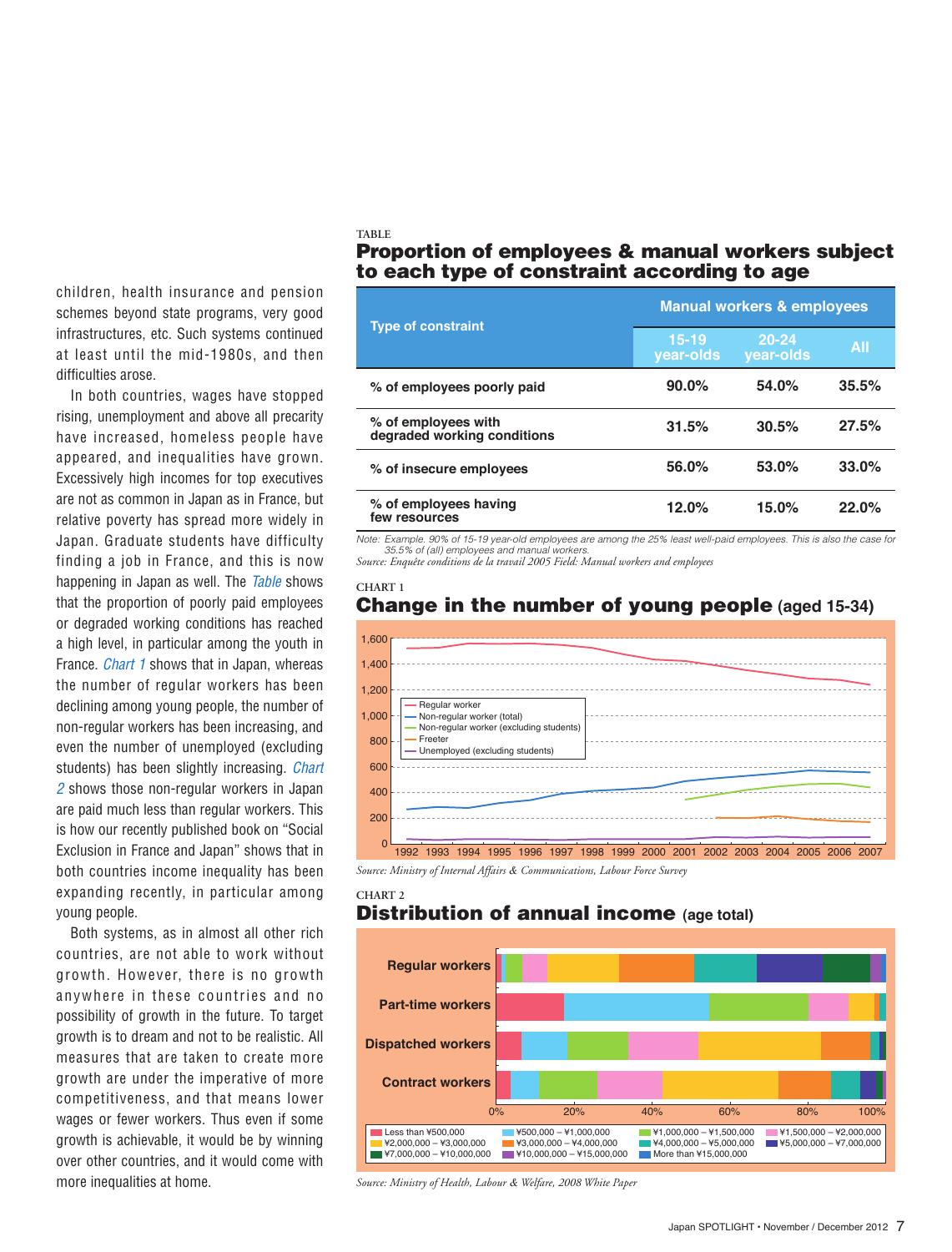To win, Nissan must pay its directors more and cut its workforce; it must pay less to its shrunken number of subcontractors, and pay less to its non-permanent workers who are becoming a growing proportion of its workforce. However, in 10 years from now, it is not certain that it will not merge with a Chinese company, with all the consequences you may imagine.

### **Do you think the emergence of the "social equity" issue as an important agenda item for a national economy would lead to a change in the nature of capitalism?**

If a country wants to be more than just an economy, it will come back to the idea that it is a society not a company – *shakai* not *kaisha* – and this means that the target is to create a good society (see J. K. Galbraith) and that the economy is at the service of the society and should be constrained by social interests and concerns. A market is a tool to organize exchanges; markets don't bring new intrinsic value, or only a very little. Value comes from the production of things. For a long time capitalism was considered as an "industry" with innovation, that is, something with advanced technology and some economy of scale, compared to handmade, handicraft production. Even Margaret Thatcher was in favor of SME manufacturers with innovative technology.

However, today capitalism means finance and speculation. Companies are no longer considered entities which must make the best thing every day to meet the needs of people more effectively. They are entities with a market value on the stock exchange and the necessity to deliver a good quarterly return to their investors. They are a kind of merchandise in a world of speculative financial capitalism.

This is in line with the fundamental ideology of capitalism, which is far from the ideals of many industry captains in Japan, including those left today at the head of some family companies. The ideology of capitalism is to accumulate wealth, financial wealth, and this is regarded as the best since it produces more wealth in less time than any manufacturing industry. We have to get rid of this kind of capitalism but unfortunately it is congenital. We do need markets, but we must not let markets be run by the ideology of capitalism. Thus we have to follow the spirit of the New Deal of Franklin D. Roosevelt and that of John Maynard Keynes. We also have to follow the spirit of the Anti-Trust Acts inhibiting competition-restricting business conduct, such as the earlier Sherman Act and the Clayton Act, in order to tame the temptations that arise when people become fascinated by wealth and when their morals are not strong enough to resist them. To countervail this lack of ethics, governments must impose rules in a democratic way.

# **Europe, the United States, Japan and the BRIC nations seem to be pursuing their own way to achieve a new capitalism. Where do you think global capitalism will head in the future?**

It will certainly be impossible for any single country to engage in radical changes on its own. Like the idea of socialism in a single country. No matter what kind of capitalism each country or region pursues, the common denominator in a globalized world has been the principle of free trade.

It is clear, for example, that the WTO is promoting free trade and serious competition as a result of free trade between all workers throughout the world. If free trade is achieved, the theory is clear on the outcome  $-$  for any job, a worker will be paid the same wage whether he is working in Tokyo, New York, Beijing, Nairobi or Brasilia. Thus this desire to enforce free trade is a contradictory stance: even the US is not willing to achieve completely free trade that will balance everything. With free trade there will be no trade surplus, no yen appreciation.

Clearly the official discourse is a hypocritical one and until we change this everyone will continue saying one thing and doing another. We need managed trade, that is, true international cooperation to change the way the economy and trade work at the global level. If not, the law of the jungle – which has already started – will apply. The stronger will survive and the weaker will revolt or die. Already 1 billion people are starving in this world, our fellow human beings! In Japan 3 million at least would be living on assistance and another 10 million working 12 or more hours a day for a very difficult life. Where is the will to give hope of a good life for everyone that Japan had in the 1960s or where is the attempt by the DPJ to stop concrete infrastructure building up and to take care of the lives of the people? The situation is similar in France and it is difficult to know whether President Francois Hollande will be able to change things in France as it is a global issue.

## **How do you assess the Stiglitz Commission Report? How do you think it treated the question of "inequality" and what do you think about the fact that France initiated this project?**

This was an initiative by the former French president, Nicolas Sarkozy, taken mainly because he had promised growth to the French people during the election campaign of 2007 but growth had proved difficult to achieve. After being elected he asked Jacques Attali to report on ways to create growth, and Attali proposed 300 or so measures. But finally the idea came to Sarkozy that even if he could not achieve a good record in terms of GDP growth, he could show a good result with another indicator. His advisers first thought about enlisting the aid of Armatya Sen, who designed the UNDP human development index, but that seemed too simple; in fact he did not agree to work for Sarkozy, but Stiglitz did. In the meantime, the OECD had organized collective work along the same lines. I participated in this work and my team, PEKEA, won a prize at the meeting in Busan in 2010.